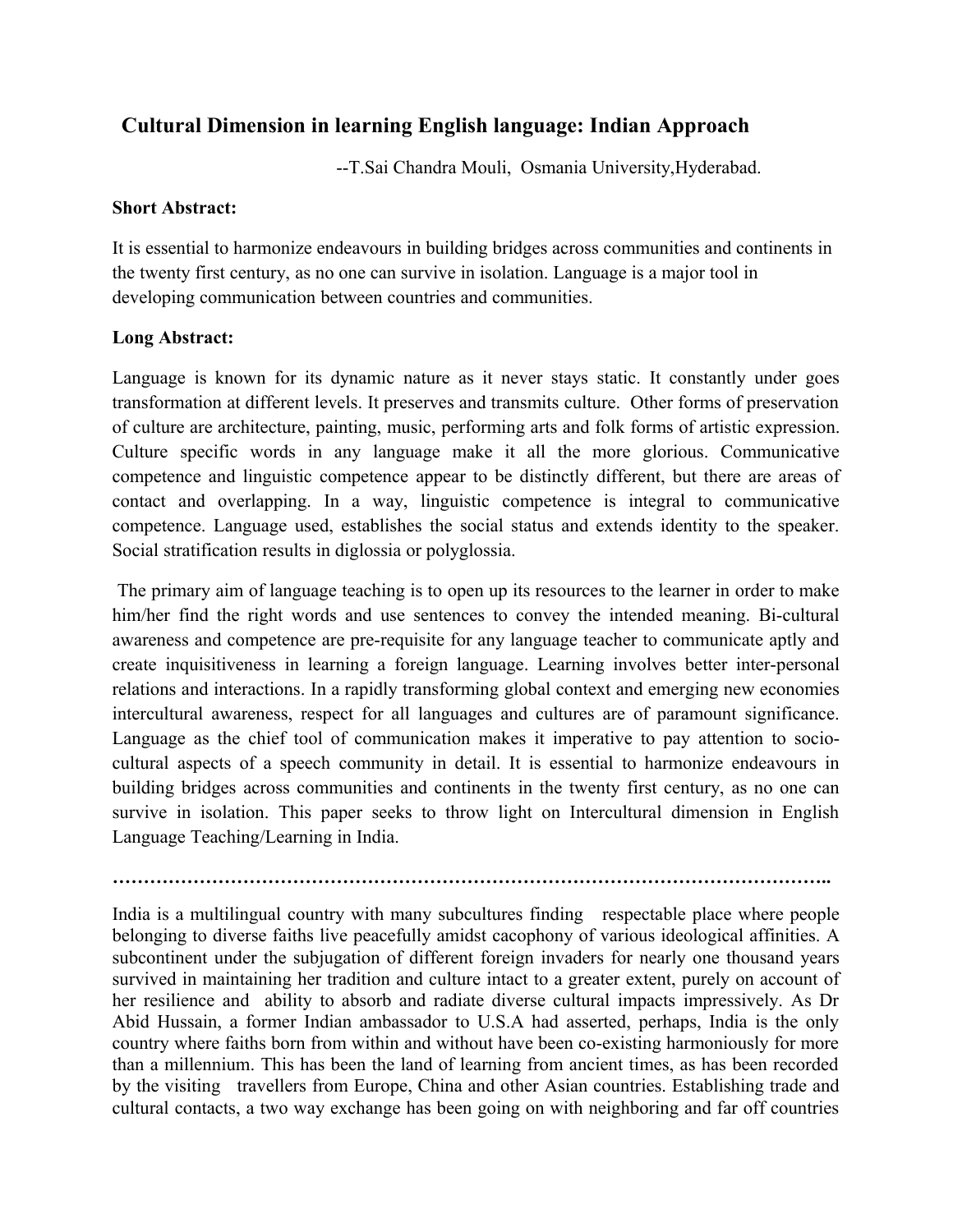from time immemorial. Among the several languages introduced by the former rulers, English alone has acquired an eminent stature and enjoys a unique status in India today.

 Contact with diverse cultures, languages and life styles fused fascinatingly in making India a veritable crucible of multiculturalism, a tag which many emerging and established economies have espoused quite enthusiastically. Multinational and multicultural communication is of great significance in the changed context of globalization. Just as no man is an island, no country is unwanted now. Regional cooperation besides sharing and reviewing information garnered propel nations in forging abiding bonds of fraternity and conviviality.

 English long ago shed the tag of a foreign language in India. It was taught and sought to be treated as a second language for a pretty long time. Today it has become one of the Indian languages for transactions in administration, education, commerce and international relations. This has become possible on account of numerous steps taken and strategies employed in teaching English in the country. Pragmatic selection of tools, transforming teaching methods, and creatively framing syllabi with foresight have ensured emergence of a new breed of English language users, who demonstrate delightfully the art and science of survival in a rapidly changing scenario.

 Use of English in India is undoubtedly a British legacy. Post- Independence era continued the policy and curriculum for quite some time. As the postcolonial administration comprehended the aspirations of the people and had a vision, numerous initiatives were taken to refurbish the syllabus and focus of study, setting suitable and sustainable bench marks to reach envisioned goals.

 Most of the Indians speak or have knowledge of more than one language, L1 mother tongue and the language of the neighbours. Medium of instruction has its own typical role in shaping the linguistic competence of learners. Teachers' competence, energy and motivation levels and desire to expand territories of knowledge too are vital for the progress of the taught as well as the society.

 Whether colonial hangover is there or not, ability to communicate with members of other speech communities within India is made possible through English, though Hindi is the National Language, *Raj Bhasha*. The utility of the language in fusing bonds of understanding and love for the countrymen witnessed during freedom struggle stretched through many more decades even after political freedom was achieved. Most of the Indians are bilingual to say the least. So, many people are equipped with bi-cultural awareness and bi-lingual competence, very crucial in cementing ties of friendship. Vastness of the country with mindboggling natural, geographical wonders on sight added to the teeming millions of people speaking innumerable apparently incomprehensive languages for men from monolingual contexts, made the colonizer wonder and declare "Inscrutable India!" But the men in the colony loved the language spoken by the ruler, just as they adored men who symbolized liberal humanism like Edmund Thomson, George Orwell, E,M.Forster, Paul Scott among many such brilliant men. Charles Philip Brown, a British official who worked in South India learnt Telugu language , employed Telugu scholars paying from his wages and brought to light thousands of standardized poems of Vemana , a great poet and a social reformer, whose four lined metrical verses in Telugu are eye openers to tradition bound, superstitious people. Many of the poetic lines are used as proverbs now. Brown also composed Telugu-English dictionary and English-Telugu dictionary.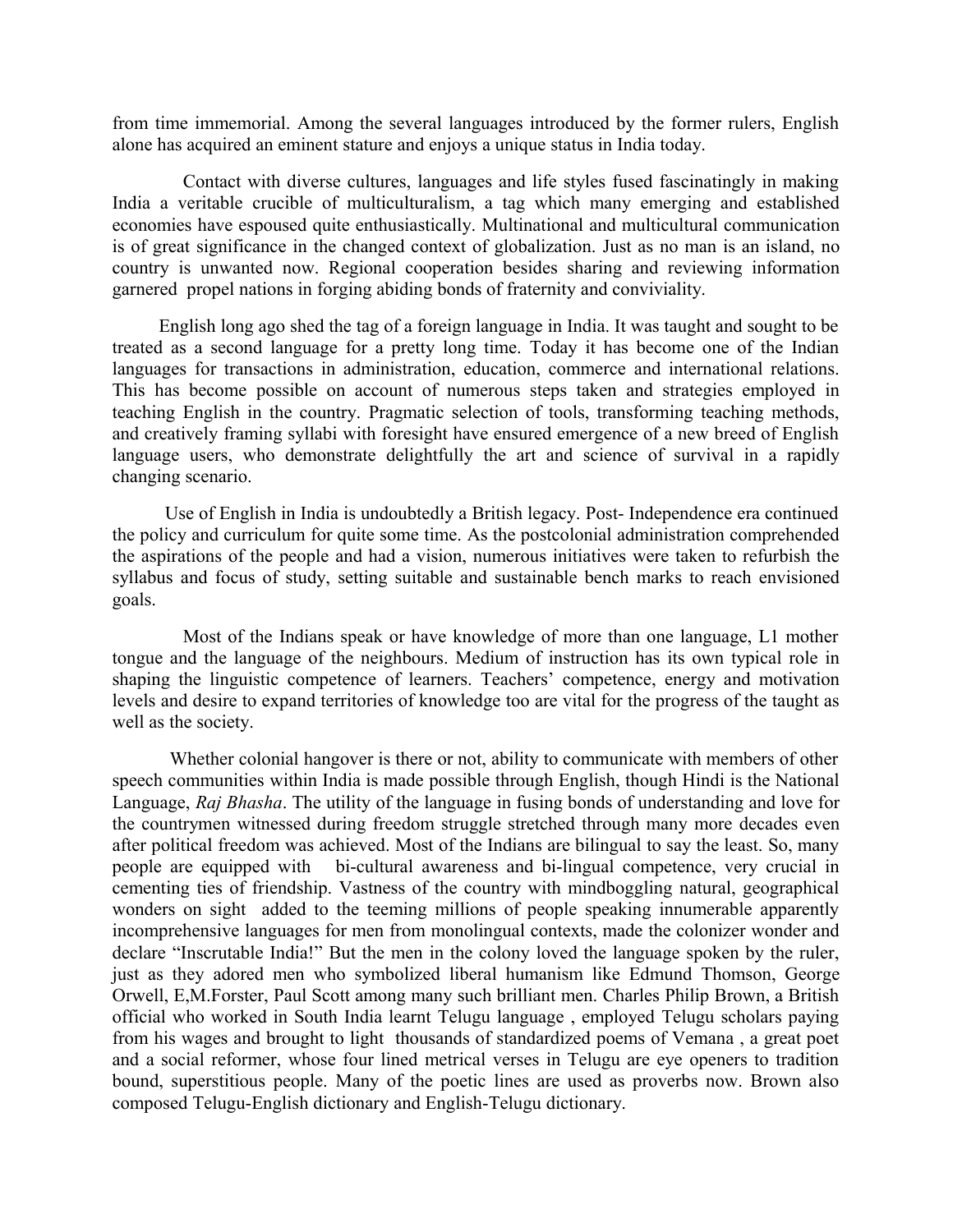Such being the relationship of Indians with the service motivated English men, it is but natural for them to aspire to demonstrate their love for the language. Creative writers apart from the common man have charted a course of their own in the evolution of Indian English, first referred to with sarcasm and derision, but later accepted with due respect as a variety of numerous Englishes in circulation globally.

 Mention has to be made of the painstaking efforts made by the first and second generations of Teachers of English in free India. Sticklers to the minutest of the details, they strove indefatigably to motivate young learners to stick to the basics in learning a foreign language like English. Perhaps, they might have known the way the Right Honourable Srinivasa Sastri, the silver tongued orator as he was known, dared to correct the British Emperor when the latter mispronounced *'Sugar.*' Fowler was their 'guru' as regards proper use of English. Split infinitive so commonly used today was not touched with a barge pole. They were guided by the seminal work of scholars like Otto Jespersen, Harold Palmer, and Michael West. In their dress and address they meticulously followed their colonial masters in a newly liberated country. R.P was accorded the utmost respect. Any deviation invited severe reproach. Eloquence was the hall mark of an English teacher's credentials. Shakespeare and Milton among others were recalled with supreme veneration. Lengthy passages were recited with devotion and peerless passion. Those were the days! Surprisingly not many had been exposed to latest techniques or tools. An innate love for the language sustained by dedication to professional norms and desire for a secure future of the society stimulated them render selfless service so rarely found. They wanted to create better human beings and turn the land into a better place to live.

 The concept of communication refers to the psychological, cultural and social rules which condition the use of speech. Communicative competence and linguistic competence appear to be distinctly different, but there are areas of contact and overlapping. In a way, linguistic competence is integral to communicative competence. Language used, establishes the social status and extends identity to the speaker. Social stratification results in diglossia or polyglossia. Verbal deprivation among the less privileged or marginalized is not acceptable because it is the social setting and cultural back ground of the teacher which make or mar the linguistic ability of a learner. One realizes that language is both an individual and social phenomenon. Society reflects social modes of life .Social life depends on variables like language, customs, education, economic back ground, attitude, value system etc. These are generally referred to as 'culture.' So, one may define culture as comprising national, group and /or individual customs.

 A language like English known for its catholicity has liberally acquired and absorbed words and expressions from all over the world, enriching its ever expanding vocabulary. Diverse influences on phonology, lexis as well as semantics resulted in a variety of Englishes.Tolerance for different varieties of Englishes is a productive feature of Globalization.

 It is true because English in India became a 'network of varieties' resulting from an extraordinary and complex linguistic situation in the country. The net work comprises regional and occupation dialects of English. Social English is a kind of English spoken in all states of India. People with diverse mother tongues managed and manipulated English to suit their convenience. Hence, widely recognized varieties are there, such as:

Hinglish … spoken in Hindi dominated areas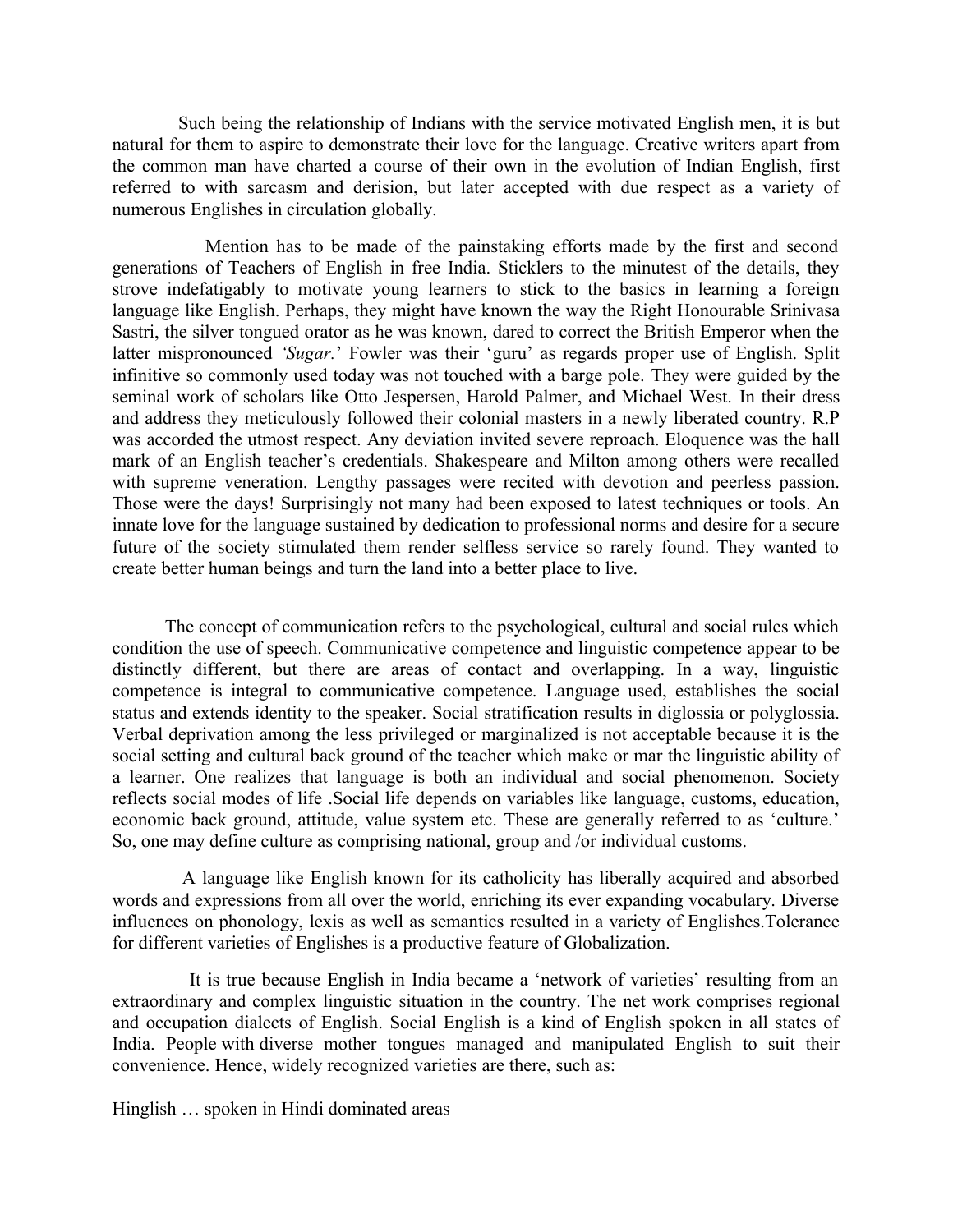Binglish ….English with Bengali accent, words

Kinglish… spoken in Kannada dominated areas.

Pinglish… impact of Punjabi on English noticeable.

With passage of time some varieties in expression emerged, such as:

| Rubber         | Eraser               |
|----------------|----------------------|
| Flat           | Apartment            |
| Out of station | Out of Head Quarters |
| Carrying       | In family way        |
| Stepney        | Spare tyre           |
| Cover          | Envelope             |
| Hold on        | Stop                 |
| Keep           | Concubine            |
| Family         | Wife                 |

These are easily understood by Indians and routinely used. Tolerance for queer expressions and experimentation with second language have enriched vocabulary and communication patterns in the Indian context.

 In a multilingual country like India where several subcultures coexist peacefully, knowledge of more than one language serves in understanding one another in spite of diverse socio-cultural backgrounds and practices. Translation of ideas from one speech system into another and into actions further have made life peaceful to a greater extent. Translation is both a process and product. Though it is famously or infamously said that meaning (of poetry?) is lost in translation, in the prescribed syllabi introduction of translated texts from Indian languages into English and among the languages of the nation proved to be a vital tool in building feelings of brotherhood among the people. Similarly Indian Diaspora writers employed diverse linguistic and narrative techniques in creating literary works of abiding charm. Studying them benefitted the scholar and the lay man alike.

 Creative writers of later days unhesitatingly handled hybrid words and smoothly drifted towards *nativisation* of English by innovative use of languages. Interweaving regional terms with traditional English, using hybridized words, unglossed words/ expressions contributed immensely in nativisng English in Indian English fiction. Salman Rushdie, Anita Rau Badami, Arundhati Roy among many other reputed fiction writers functioned in a facile manner.

 Conversation among people with different socio-cultural-linguistic backgrounds offers interesting instances of Indian Variety of English. Impact of mother tongue L1 is quite conspicuous.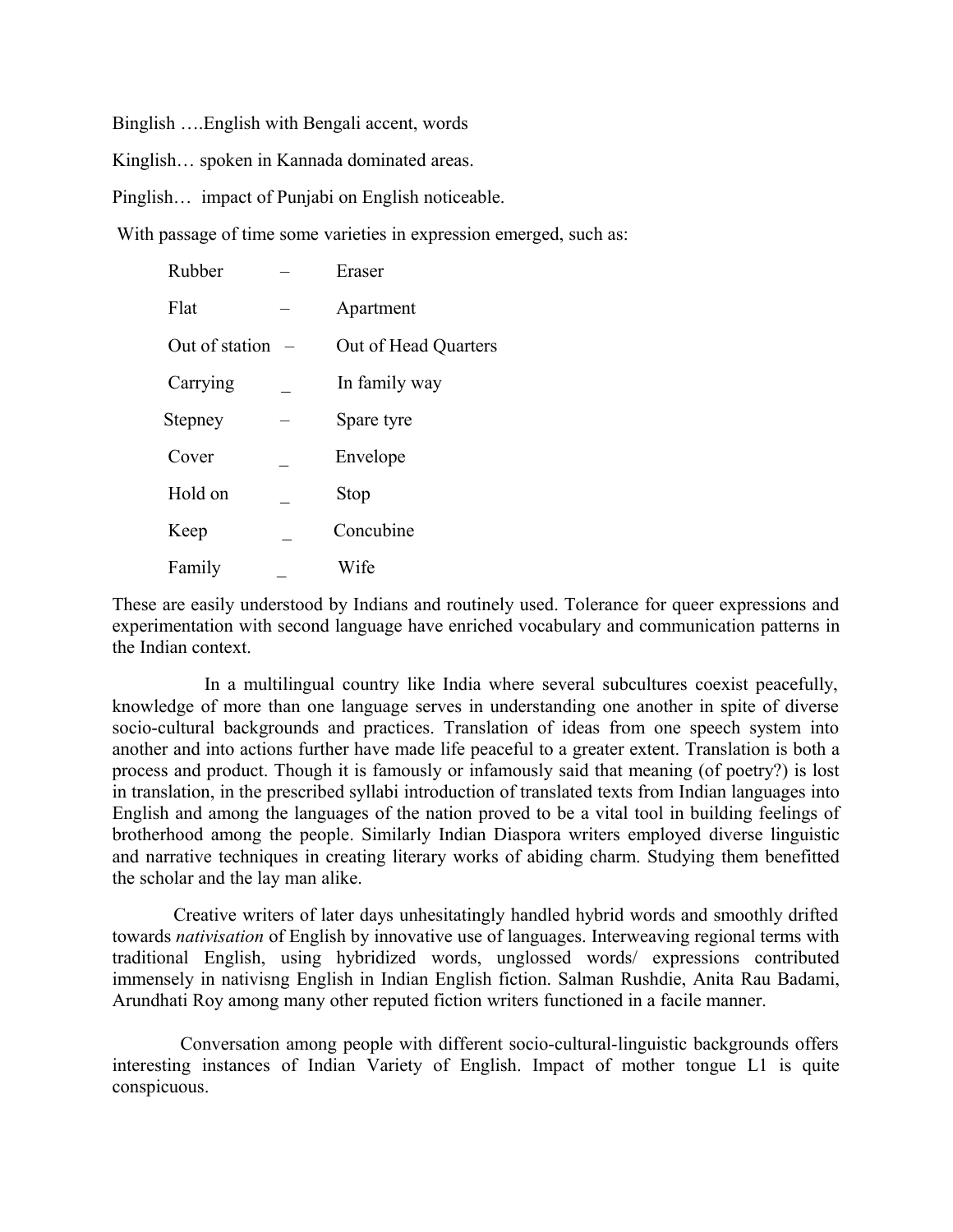Use of Reflexive pronouns may appear to be very Indian in nature as in the following sentences:

"I myself did it, sir!"

"I did exactly as you yourself told."

"Even if she does anything herself, she is not happy."

"Tomorrow itself I myself will to go to Goa, when you yourself instructed me."

The above statements illustrate impact of mother tongue (Indian Languages) on the speaker.

Peculiar expressions make Indian variety of English look funny at times.

For example: Both he and his brother went to the market.

: Although I told him not to pester me, but he continues to trouble me.

Only is used in different ways to emphasize a point.

For example: I only did it Sir. Kindly excuse me.

- : Only Laalu knows how to manage crowds.
- : With your help only I can pass the examination.

Sentences like "Kindly excuse me, please" may be cited as examples of adding emphasis for better impact.

 Introduction of translation in curriculum is intended to develop international/inter cultural communication. In a multilingual country like India these texts in English translation fortify national integration and stabilize concept of solidarity, when vested interests try to divide the people on petty issues. While several theories are there regarding the art of translation, approximation and pragmatic translation seem to be better target oriented practices. Sensitivity to the cultural, ideological concerns of the target language reader and society is of prime significance. Hence, in the name of fidelity to the source language text if any term, expression or practice is rendered faithfully which may hurt, it will certainly impair inter-national relationships and inter cultural communication.

 Language teaching with an intercultural dimension continues to help learners to acquire the **linguistic competence** needed to communicate in speaking or writing, to formulate what they want to say/write in correct and appropriate ways. But it also develops their **intercultural competence** i.e. their ability to ensure a shared understanding by people of different social identities, and their ability to interact with people as complex human beings with multiple identities and their own individuality. [Michael Byram, Bella Giribkova and Hugh Starkey, 2002 p.10]

 Exposure to different varieties of expression strengthens one's inter-personal relationships. Respect for cultural concepts, concerns, competence to view the other person as a human being first and acceptance of people and languages for what they are and not for what one expects them to be are the most important aspects in international/inter cultural communication.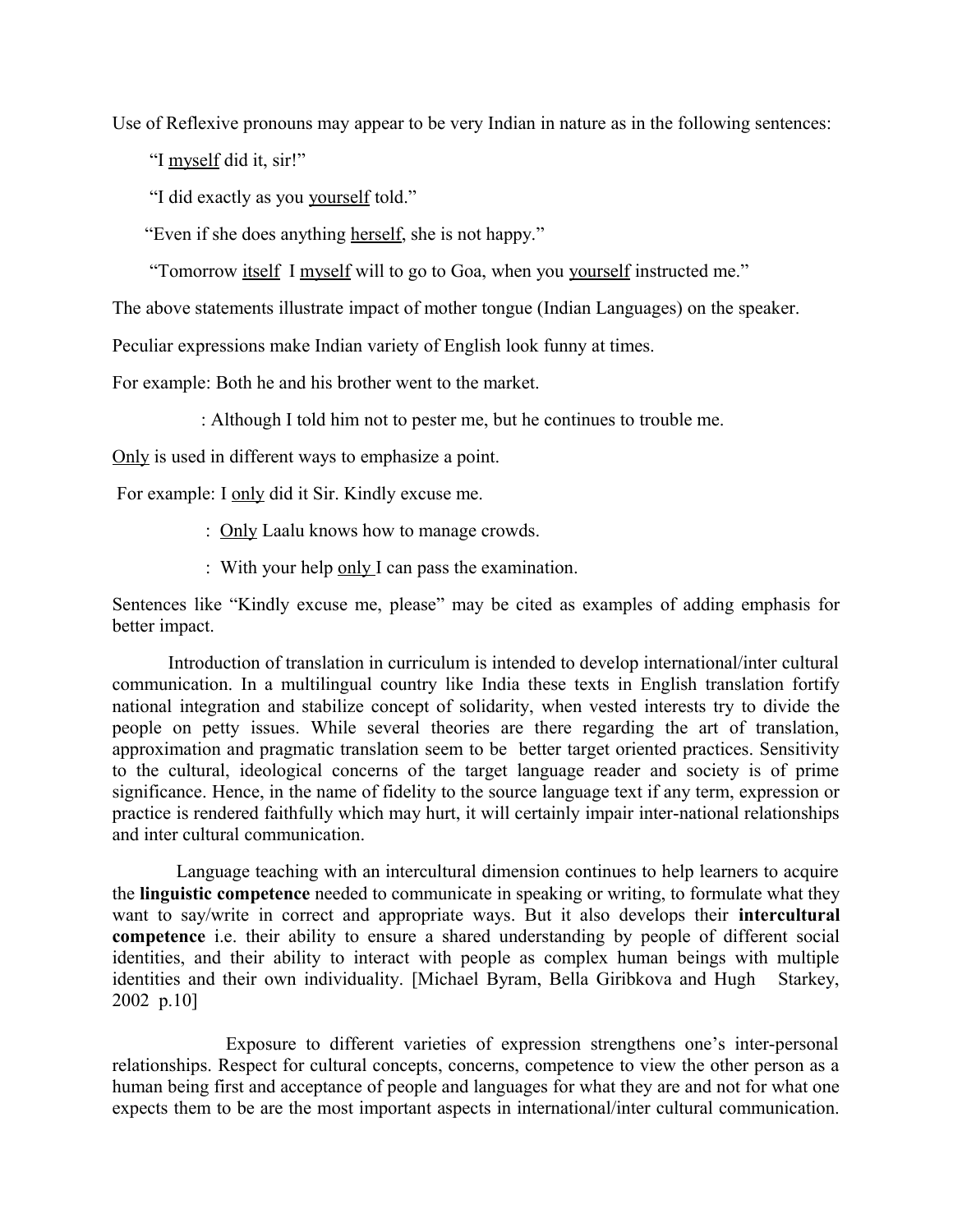The primary responsibility of a competent teacher is to equip the learner adequately for fostering feelings of brotherhood and establishing harmony among nations.

 As a global language English can integrate countries and people so distinctly different from one another. Awareness of nuances of English usage among nations in Asia certainly bears fruition in better understanding and resolution of conflicting interests, if any.

 Learning a language well usually involves knowledge about the culture of that language. Communication that does not have appropriate cultural content often results in humorous incidents due to miscommunication and misunderstanding.[Maria Lorena IRMIA, 2012 p.325]

Maria further states:

So language teaching with an intercultural dimension aims not only at helping learners to acquire the linguistic competence needed to communicate in speaking or writing, to formulate what they want to say/write in correct and appropriate ways. It also develops their intercultural competence *i.e.* their ability to ensure a shared understanding by people of different social identities, and their ability to interact with people as complex human beings with multiple identities and their own individuality.

As a consequence the 'best' teacher is neither the native nor the non-native speaker, but the person who can help learners see relationships between their own and other cultures, can help them acquire interest in and curiosity about 'otherness', and an awareness of themselves and their own cultures seen from other people' perspectives.[Maria, 2012 p.327]

 Learning involves inter-personal relations and better interaction between the teacher and the learners. Patience, understanding, tolerance for the habits and views of others makes intercultural learning a pleasure and rewarding experience. Learner-centric activities and language games strengthen efforts of a teacher in this regard. A teacher becomes an interlocutor between the cultures. Dominant cultures always try to impose their value system on less important or less known cultures. Excessive coercion from the teacher generally vitiates the environment, jeopardizing the very purpose of intercultural learning. Over enthusiasm and the desire to feed what one cannot chew, leave alone digest, hamper progress in executing the task.

 Pluriculturality is the desire and ability to identify with several cultures, and participate in them. Interculturality is the ability to experience another culture and analyse that experience. The intercultural competence acquired from doing this helps individuals to understand cultural difference better, establish cognitive and affective links between past and future experiences of that difference, mediate between members of two (or more) social groups and their cultures, and question the assumptions of their own cultural group and milieu.[Byram, 2009]

 Pluriculturalism - identification with two (or more) social groups and their cultures – and interculturality – the competences for critical awareness of other cultures – may complement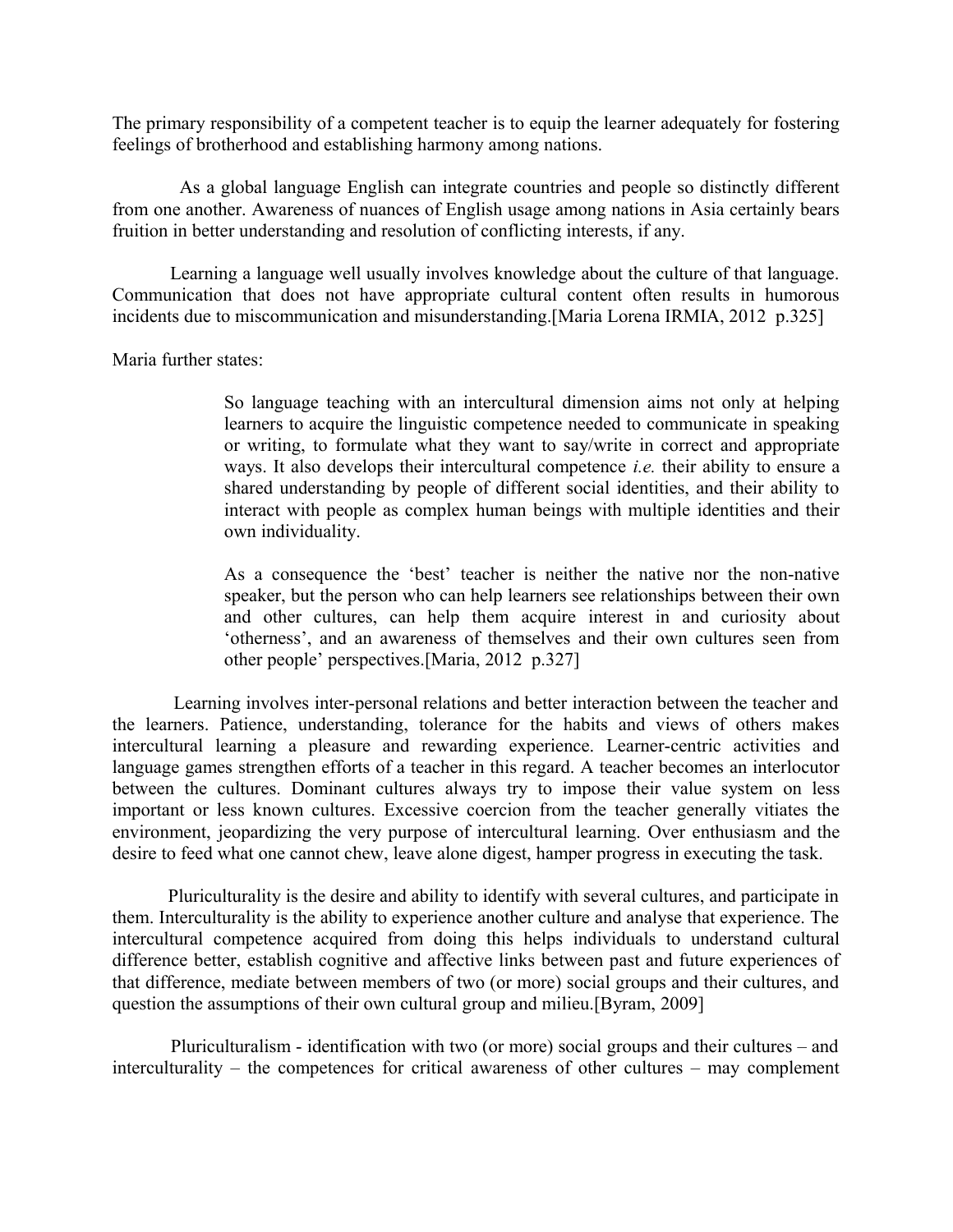each other: active discovery of one or more other cultures may help learners to develop intercultural competence.[Byram, 2009]

'Intercultural dimension' in language teaching aims to develop learners as intercultural speakers or mediators who are able to engage with complexity and multiple identities and to avoid the stereotyping which accompanies perceiving someone through a single identity. It is based on perceiving the interlocutor as an individual whose qualities are to be discovered, rather than as a representative of an externally ascribed identity. Intercultural communication is communication on the basis of respect for individuals and equality of human rights as the democratic basis for social interaction.[Byram,Giribkova and Starkey, 2002 p.9]

 So language teaching with an intercultural dimension continues to help learners to acquire the **linguistic competence** needed to communicate in speaking or writing, to formulate what they want to say/write in correct and appropriate ways. But it also develops their **intercultural competence** i.e. their ability to ensure a shared understanding by people of different social identities, and their ability to interact with people as complex human beings with multiple identities and their own individuality. [Michael Byram, Bella Giribkova and Hugh Starkey, 2002 p.10]

 Intercultural learning helps one acquire intercultural attitudes, knowledge, skills of interpreting and relating, skills of discovery and interaction besides critical cultural awareness. The teacher need not visit the country or have first hand information of related aspects. He needs to develop curiosity and desire to learn about cultures of different people and countries. Emphasis is on identities, cultures and ability to treat all as equals, not so much on linguistic competence, though it is equally important.

 An intercultural dimension involves learners in sharing their knowledge with each other and discussing their opinions. There need to be agreed rules for such discussions based on an understanding of human rights and respect for others. Learners, thus, learn as much from each other as from the teacher, comparing their own cultural context with the unfamiliar contexts to which language learning introduces them [Byram etal, 2002 p26]. An honest assessment by the learner leads to emergence of new ideas, awareness and recognition of rights of others to live with honour and dignity.

 One often comes across parents and teachers lamenting that students are attracted to English medium schools and western culture. What they fail to comprehend is that their wards are moving in the right direction in learning a language and that is the only way to survive if not to dominate in the rapidly changing scenario. Cultural dimension in language learning/teaching is imperative in the contexts obtaining in developing nations and dominant economies in Asia. Nationalistic fervor should not make one blind to the growing demand to evolve as a decent human being who is capable of building bridges across cultures in order to foster internationalism in perception and practice. Employing and encouraging cultural dimension in teaching/learning a language is the only means to sustain mankind and ensure development of all societies. In India it is realized and sincere efforts are on view in this regard.